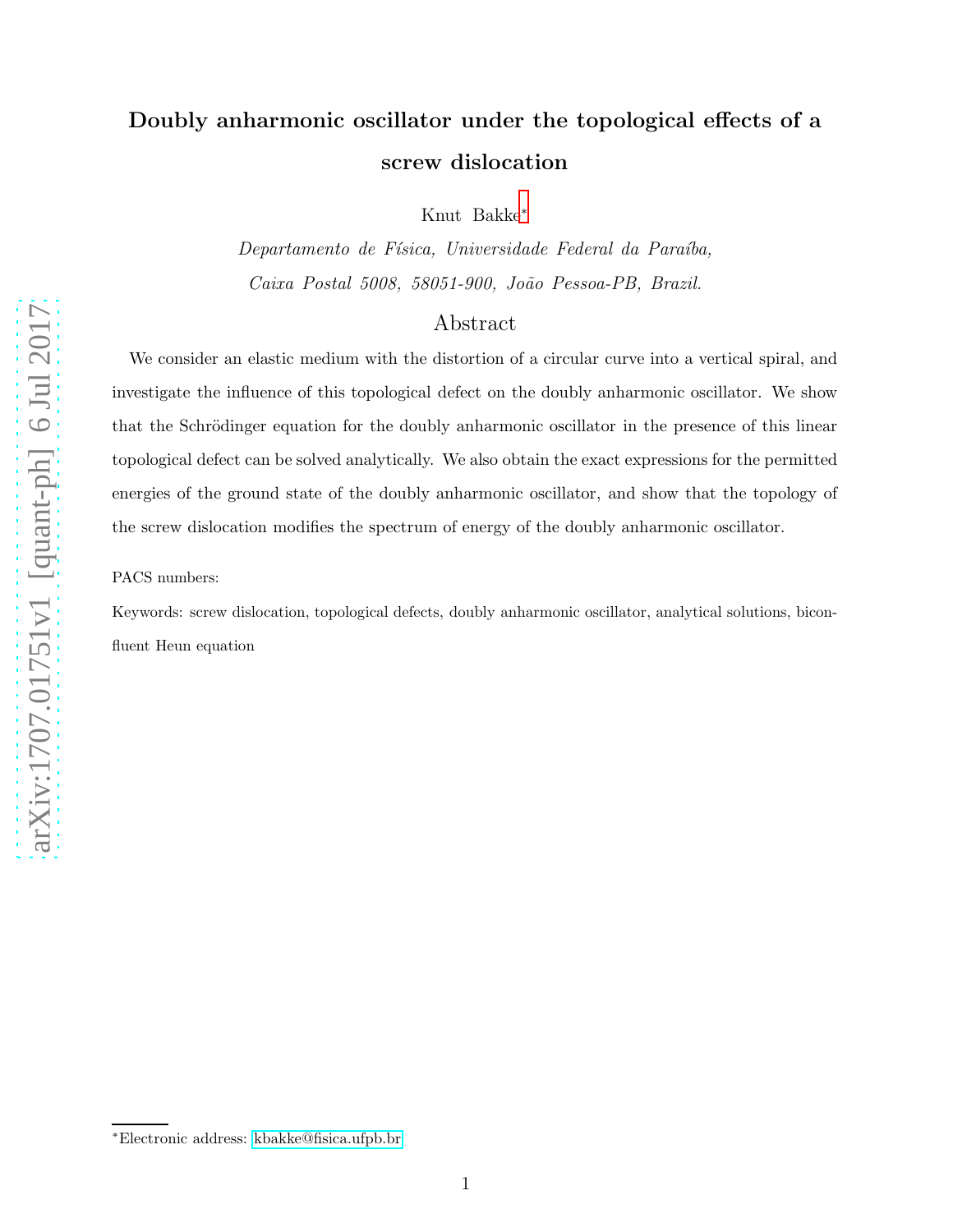### I. INTRODUCTION

A great interest in the doubly anharmonic oscillator is in field theory [\[1](#page-5-0)[–7\]](#page-5-1). In these studies, the doubly anharmonic oscillator has been dealt with the perturbation theory. This way of treating this problem has inspired several works that focus on the analytical solutions to the Schrödinger equation for the doubly anharmonic oscillator  $[8-12]$ . From this perspective, an interesting point of discussion is the behaviour of the doubly anharmonic oscillator in the presence of torsion, since torsion has a great interest in quantum field theory [\[13](#page-5-4)– [15\]](#page-6-0), condensed matter physics [\[16](#page-6-1)[–18\]](#page-6-2) and gravitation [\[19](#page-6-3)[–22\]](#page-6-4). In particular, torsion effects in an elastic medium are associated with the presence of topological defects in a crystal. An example is the distortion of a circular curve into a vertical spiral, which is called as a screw dislocation [\[18](#page-6-2), [19\]](#page-6-3). In recent decades, several authors have discussed the influence of this screw dislocation on quantum systems [\[23](#page-6-5)[–28\]](#page-6-6). Hence, in this work, we investigate the influence of a screw dislocation on confinement of a spinless particle to the doubly anharmonic oscillator by searching for analytical solutions to the Schrödinger equation. We show that the topology of this defect modifies the spectrum of energy of the doubly anharmonic oscillator.

This paper is structured as follows: in section II, we write the Schrödinger equation for the doubly anharmonic oscillator in the presence of a screw dislocation and show that it can be solved analytically. Then, we discuss the influence of the topological defect on the spectrum of energy of the the doubly anharmonic oscillator; in section III, we present our conclusions

## II. DOUBLY ANHARMONIC OSCILLATOR IN THE PRESENCE OF A SCREW DISLOCATION

In this section, our aim is to obtain the analytical solutions to the Schrödinger equation for a particle confined to the doubly anharmonic oscillator in the presence of a screw dislocation. Here, we consider a screw dislocation that corresponds to the distortion of a circular curve into a vertical spiral [\[18](#page-6-2), [19](#page-6-3)]. This kind of topological defect is described by the line element:

<span id="page-1-0"></span>
$$
ds^{2} = dr^{2} + r^{2} d\varphi^{2} + (dz + \chi d\varphi)^{2},
$$
\n(1)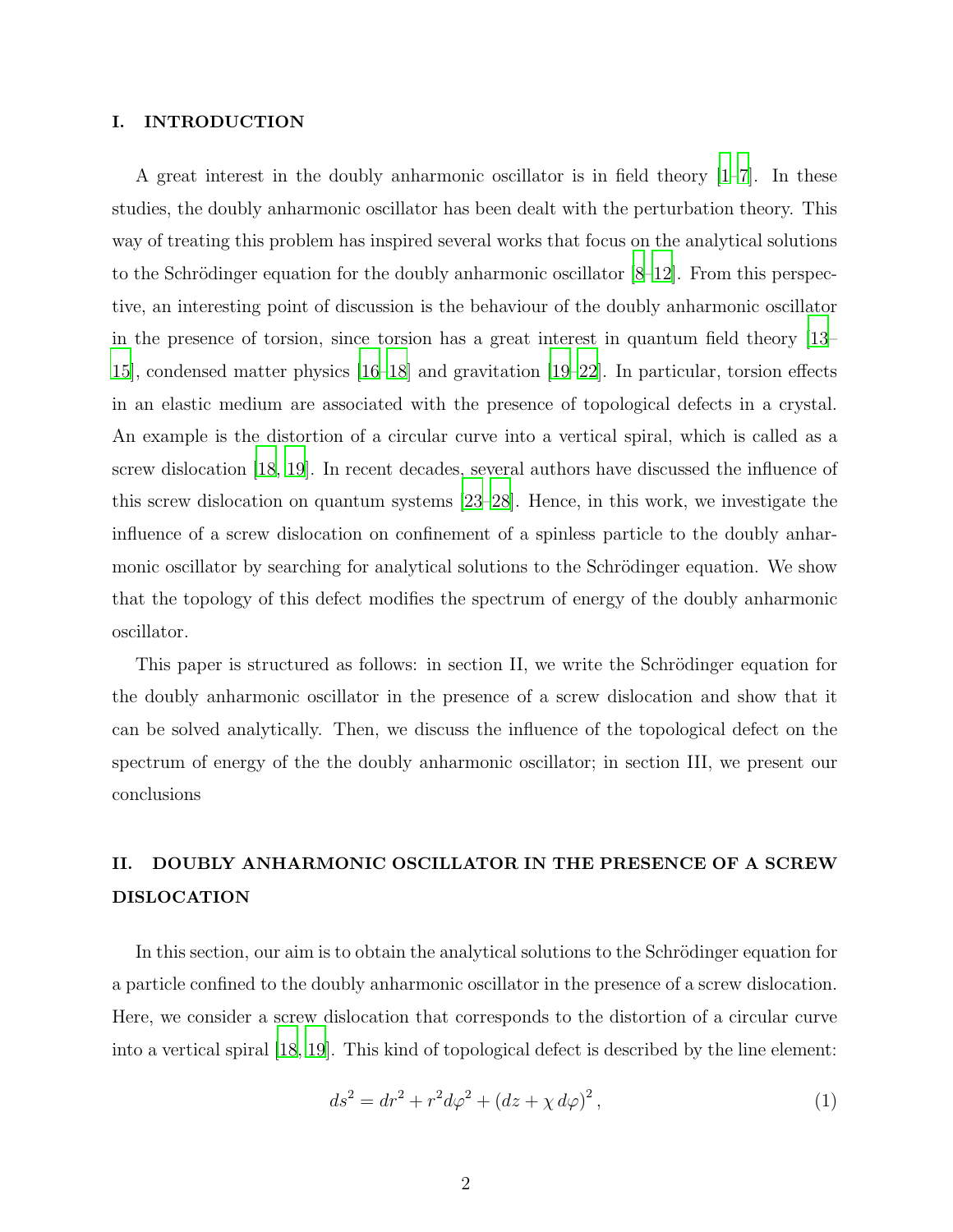where we have used the units  $c = \hbar = 1$ , and the parameter  $\chi$  is a constant that characterizes the torsion field (dislocation). In this case, the torsion corresponds to a singularity at the origin [\[16,](#page-6-1) [17](#page-6-7), [19,](#page-6-3) [27](#page-6-8)]. In the general relativity context, Eq. [\(1\)](#page-1-0) gives rise to the spatial part of the line element of a spacetime with a space-like dislocation [\[19,](#page-6-3) [22\]](#page-6-4).

Next, by following Ref. [\[9\]](#page-5-5), the doubly anharmonic oscillator is given by the scalar potential

$$
V(r) = \omega r^2 + \lambda r^4 + \eta r^6,
$$
\n<sup>(2)</sup>

where  $\eta > 0$ . Thereby, the time-independent Schrödinger equation for the doubly anharmonic oscillator in the presence of the screw dislocation is

<span id="page-2-0"></span>
$$
\mathcal{E}\psi = -\frac{1}{2m} \left( \frac{\partial^2}{\partial r^2} + \frac{1}{r} \frac{\partial \psi}{\partial r} \right) \psi - \frac{1}{2m r^2} \left( \frac{\partial}{\partial \varphi} + \chi \frac{\partial}{\partial z} \right)^2 \psi - \frac{1}{2m} \frac{\partial^2 \psi}{\partial z^2} + \omega r^2 \psi + \lambda r^4 \psi + \eta r^6 \psi.
$$
\n(3)

Based on the cylindrical symmetry of the system, we can write the solution to Eq. [\(3\)](#page-2-0) as  $\psi(r, \varphi, z) = e^{i l \varphi + i k z} R(r)$ , where  $k = \text{const}$  and  $l = 0, \pm 1, \pm 2, \pm 3, \ldots$  are the eigenvalues of the operators  $\hat{p}_z = -i\partial_z$  and  $\hat{L}_z = -i\partial_\varphi$ , respectively. In this way, from Eq. [\(3\)](#page-2-0), we obtain a radial equation given in the form:

$$
R'' + \frac{1}{r}R' - \frac{(l - \chi k)^2}{r^2}R - 2m\omega r^2R - 2m\lambda r^4 - 2m\eta r^6R + (2m\mathcal{E} - k^2)R = 0.
$$
 (4)

Let us proceed our discussion by defining

$$
\xi = \frac{(2m\eta)^{1/4}}{\sqrt{2}}r^2,\tag{5}
$$

and then, the radial equation becomes

<span id="page-2-1"></span>
$$
R'' + \frac{1}{\xi} R' - \frac{\gamma^2}{4\xi^2} R - a \xi R - \xi^2 R + \frac{b}{\xi} R - c R = 0,
$$
\n(6)

where we have defined the following parameters in Eq. [\(6\)](#page-2-1):

$$
\gamma = l - \chi k;
$$
  
\n
$$
a = \frac{2m\lambda}{\sqrt{2} (2m\eta)^{3/4}};
$$
  
\n
$$
b = \frac{2m\mathcal{E} - k^2}{2\sqrt{2} (2m\eta)^{1/4}};
$$
  
\n
$$
c = \frac{m\omega}{(2m\eta)^{1/2}}.
$$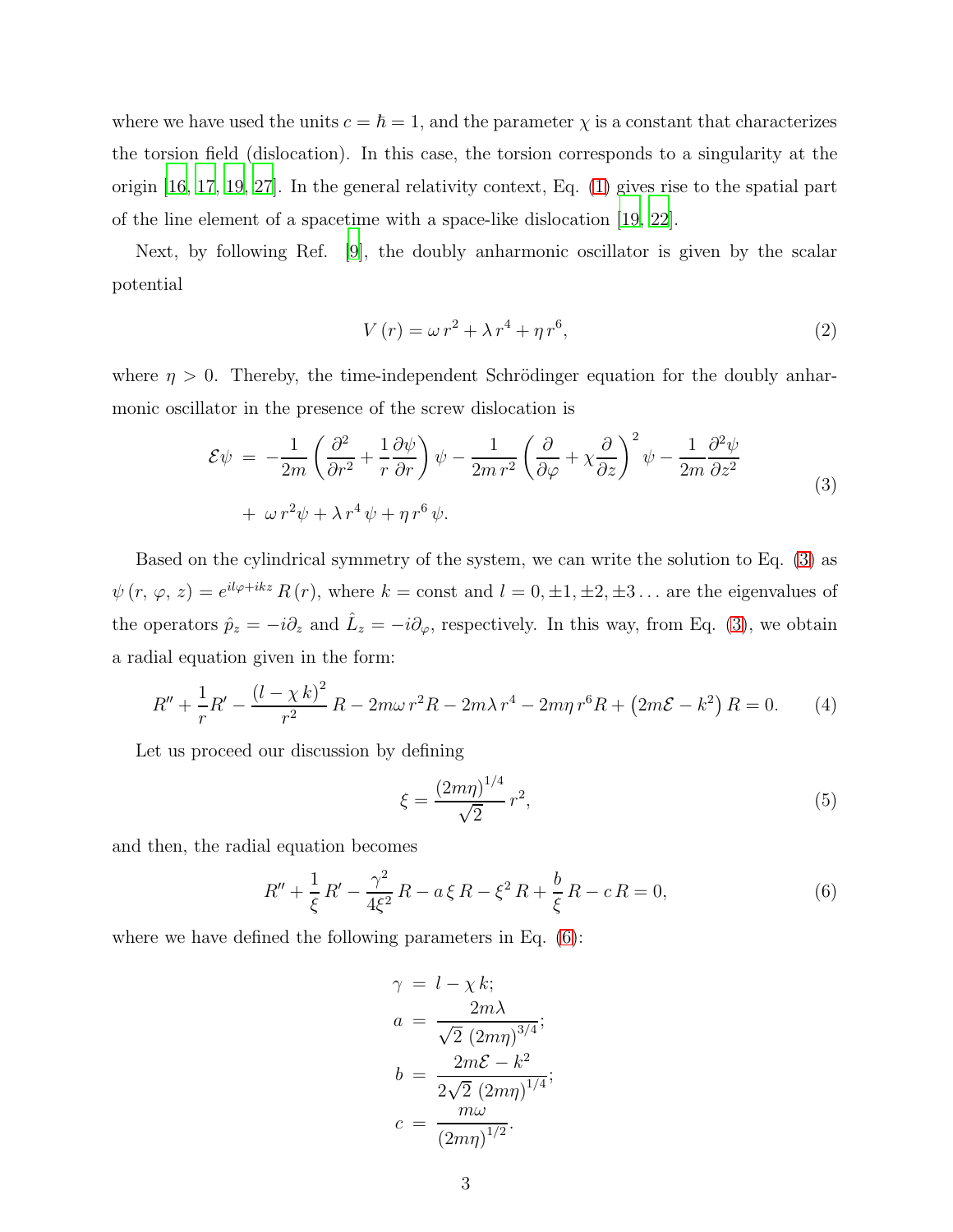By analysing the asymptotic behaviour of Eq. [\(6\)](#page-2-1), the solution  $R(\xi)$  is given in the form:

<span id="page-3-5"></span>
$$
R(\xi) = e^{-\frac{\xi^2}{2}} e^{-\frac{a}{2}\xi} \xi^{\frac{|\gamma|}{2}} H_B\left(|\gamma|, a, \frac{a^2}{4} - c, -2b; \xi\right),\tag{7}
$$

where  $H_B\left( |\gamma| \, , \, a, \, \frac{a^2}{4}-c, \, -2b ; \, \xi \right)$  is the biconfluent Heun function [\[29](#page-6-9)], i.e., it is the solution to the biconfluent Heun differential equation:

<span id="page-3-0"></span>
$$
H''_{\rm B} + \left[\frac{|\gamma|+1}{\xi} - a - 2\xi\right]H'_{\rm B} + \left[\frac{a^2}{4} - c - 2 - |\gamma| - \frac{(a\left[|\gamma|+1\right]-2b)}{2\xi}\right]H_{\rm B} = 0. \tag{8}
$$

With the aim of achieving bound state solutions, let us take  $H_{\text{B}}(\xi) = \sum_{k=0}^{\infty} f_k \xi^k$  [\[30](#page-6-10)[–32\]](#page-6-11), then, from Eq. [\(8\)](#page-3-0), we obtain a relation of the coefficients  $f_1$  to the coefficient  $f_0$  given by

$$
f_1 = \frac{a}{2} f_0 - \frac{b}{1 + |\gamma|} f_0.
$$
\n(9)

Besides, we obtain the following recurrence relation:

<span id="page-3-1"></span>
$$
f_{k+2} = \frac{a(2k + |\gamma| + 3)}{2(k+2)(k+2 + |\gamma|)} f_{k+1} - \frac{\left(\frac{a^2}{4} - c - 2 - |\gamma| - 2k\right)}{(k+2)(k+2 + |\gamma|)} f_k.
$$
 (10)

Hence, from Eq. [\(10\)](#page-3-1), we have that the biconfluent Heun series terminates when we impose two conditions:

<span id="page-3-2"></span>
$$
f_{n+1} = 0; \quad \frac{a^2}{4} - c - 2 - |\gamma| = 2n, \ (n = 1, 2, 3, \ldots)
$$
 (11)

In this way, we obtain a polynomial solution to the function  $H_B(\xi)$ . Let us exemplify the analysis of the conditions given in Eq. [\(11\)](#page-3-2) by searching for a polynomial of first degree  $(n = 1)$ . Therefore, from the condition  $\frac{a^2}{4} - c - 2 - |\gamma| = 2n$ , we obtain the relation

<span id="page-3-3"></span>
$$
\lambda_{1,l} = \sqrt{\frac{(2m\eta)^{3/2}}{m^2} (8 + 2|\gamma|) + 4\omega\eta},\tag{12}
$$

which means that the parameter  $\lambda$  can be adjusted with the purpose of achieving the polynomial of first degree. For this reason we have labelled  $\lambda = \lambda_{n,l}$  in Eq. [\(12\)](#page-3-3).

Furthermore, from the condition  $f_{n+1} = 0$ , we have for  $n = 1$  that  $f_{n+1} = f_2 = 0$ , then, we obtain the following second degree algebraic equation:

<span id="page-3-4"></span>
$$
\left(2m\mathcal{E}_{1,l} - k^2\right)^2 - \frac{4m\lambda_{1,l}\left(2+|\gamma|\right)}{\sqrt{2m\eta}} \left(2m\mathcal{E}_{1,l} - k^2\right) + \frac{2m\lambda_{1,l}^2}{\eta} \left(3+|\gamma|\right)\left(1+|\gamma|\right) - 16\left(1+|\gamma|\right)\sqrt{2m\eta} = 0,
$$
\n(13)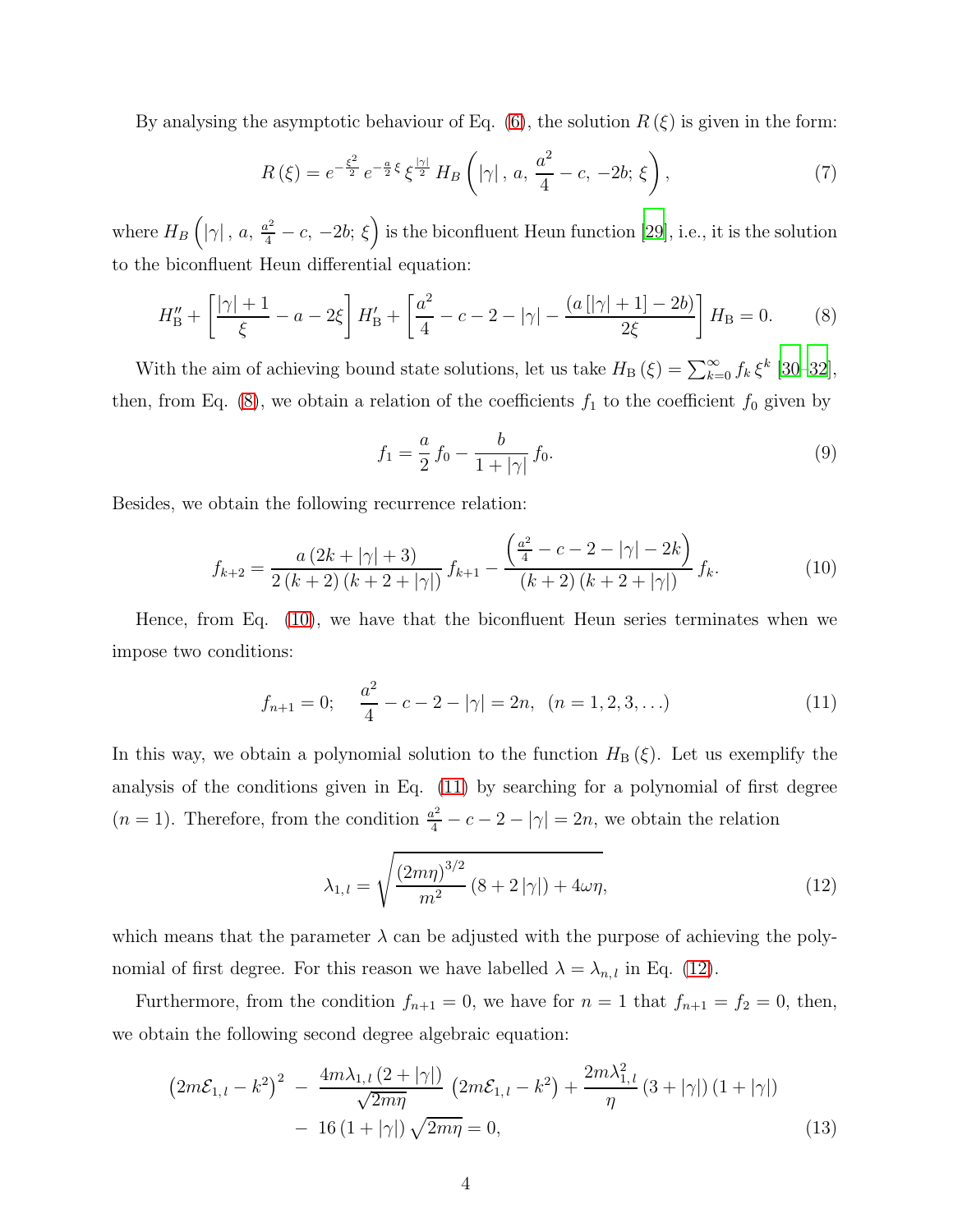where  $\mathcal{E}_{1,l}$  is the parameter associated with the energy of the ground state of the system. By solving Eq. [\(13\)](#page-3-4), we obtain

<span id="page-4-0"></span>
$$
\mathcal{E}_{1,l} = \frac{(2+|\gamma|)}{\sqrt{2m\eta}} \sqrt{4m^2\omega\eta + (2m\eta)^{3/2} (8+2|\gamma|)} + \frac{k^2}{2m}
$$
  

$$
\pm \frac{1}{m(2m\eta)^{3/2}} \sqrt{(2m\eta)^{7/2} (12+6|\gamma|) + 16m^4\omega\eta^3},
$$
 (14)

which are the allowed energies of the ground state of the system. Thereby, both conditions given in Eq. [\(11\)](#page-3-2) have been satisfied and a polynomial of first degree to  $H_B(\xi)$  has been achieved. In this case, the wave function [\(7\)](#page-3-5) becomes

$$
R_{1,l}(\xi) = e^{-\frac{\xi^2}{2}} e^{-\frac{a}{2}\xi} \xi^{\frac{|\gamma|}{2}} \left( 1 + \frac{a}{2}\xi - \frac{b}{1+|\gamma|}\xi \right). \tag{15}
$$

Note that, by taking  $\chi = 0$  in Eqs. [\(12\)](#page-3-3) and [\(14\)](#page-4-0), no effect of the topology of the defect on the doubly anharmonic oscillator exists. In this way, we have the allowed energies of the ground state of the doubly anharmonic oscillator in the absence of defect, i.e.,

<span id="page-4-1"></span>
$$
\bar{\mathcal{E}}_{1,l} = \frac{(2+|l|)}{\sqrt{2m\eta}} \sqrt{4m^2\omega\eta + (2m\eta)^{3/2} (8+2|l|)} + \frac{k^2}{2m}
$$
\n
$$
\pm \frac{1}{m(2m\eta)^{3/2}} \sqrt{(2m\eta)^{7/2} (12+6|l|) + 16m^4\omega\eta^3}.
$$
\n(16)

Hence, by comparing Eq.  $(16)$  to Eq.  $(14)$ , we observe that the presence of the screw dislocation modifies the degeneracy of the energy levels of the doubly anharmonic oscillator. Besides, the topological effects of the presence of the screw dislocation determine the possible values of the parameter  $\lambda_{n,l}$  as we can see in Eq. [\(12\)](#page-3-3). Then, for each energy levels n of the system, the allowed values of the parameter  $\lambda_{n,l}$  of the doubly anharmonic oscillator are established by the quantum numbers  $\{n, l\}$  and the parameter related to the screw dislocation in order that a polynomial solution to the function  $H_B(\xi)$  can be achieved.

### III. CONCLUSIONS

We have investigated the influence of a distortion of a circular curve into a vertical spiral, i.e., a screw dislocation, on the doubly anharmonic oscillator. We have shown that the Schrödinger equation can be solved analytically. Moreover, we have obtained the exact expressions for the allowed energies of the ground state of the system. We have seen that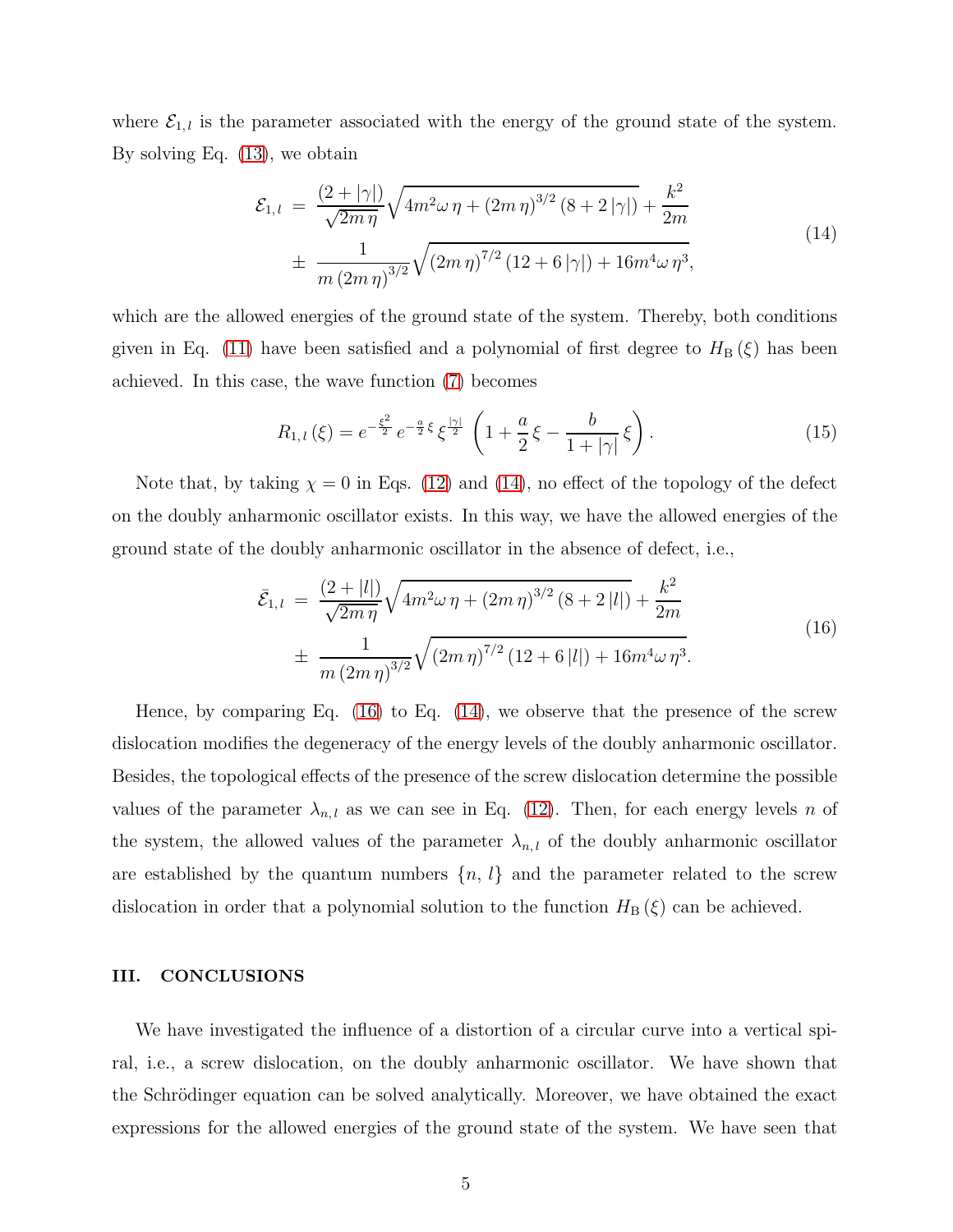the presence of the linear topological defect modifies the degeneracy of the energy levels of the doubly anharmonic oscillator. We have also seen that there exists a restriction on the values of the parameter  $\lambda$  of the doubly anharmonic oscillator in order to obtain a polynomial solution to  $H_B(\xi)$ . These values of the parameter  $\lambda$  are determined by the parameter related to the screw dislocation and the quantum numbers. Since we have obtained analytical solutions and the exact expression for the allowed energies of the ground state of the doubly anharmonic oscillator in the presence of a screw dislocation, other points of discussion arise from the present analysis. Two interesting points are the possibility of building coherent states [\[33](#page-6-12)[–36\]](#page-6-13) and displaced Fock states [\[37,](#page-6-14) [38](#page-6-15)]. Another topics for discussion are the Aharonov-Bohm effect for bound states [\[39](#page-6-16)[–42](#page-6-17)] and the thermodynamics properties of quantum systems [\[43](#page-7-0)[–48\]](#page-7-1).

#### Acknowledgments

The author would like to thank CNPq for financial support.

- <span id="page-5-0"></span>[1] C. M. Bender and T. T. Wu, Phys. Rev. Lett. 21, 406 (1968).
- [2] C. M. Bender and T. T. Wu, Phys. Rev. 184, 1231 (1969).
- [3] B. Simon, Ann. Phys. (NY) 58, 76 (1969).
- [4] C. A. Arago de Carvalho, Nucl. Phys. B 119, 401 (1977).
- [5] V. Singh, S. N. Biswas and K. Datta, Phys. Rev. D 18, 1901 (1978).
- [6] G. E. Sobelman, Phys. Rev. D 19, 3754 (1979).
- <span id="page-5-1"></span>[7] G. E. Sobelman, Phys. Rev. D 19, 3754 (1979).
- <span id="page-5-2"></span>[8] G. P. Flessas, Phys. Lett. A 72, 289 (1979).
- <span id="page-5-5"></span>[9] G. P. Flessas and K. P. Das, Phys. Lett. A 78, 19 (1980).
- [10] G. P. Flessas, Phys. Lett. A **81**, 17 (1981).
- [11] A. Khare, Phys. Lett. A **83**, 237 (1981).
- <span id="page-5-3"></span>[12] R. N. Chaudhuri and B. Mukherjeet, J. Phys. A: Math. Gen. 17, 3327 (1984).
- <span id="page-5-4"></span>[13] L. H. Ryder and I. L. Shapiro, Phys. Lett. A 247, 21 (1998).
- [14] I. L. Shapiro, Phys. Rep. **357**, 113 (2002).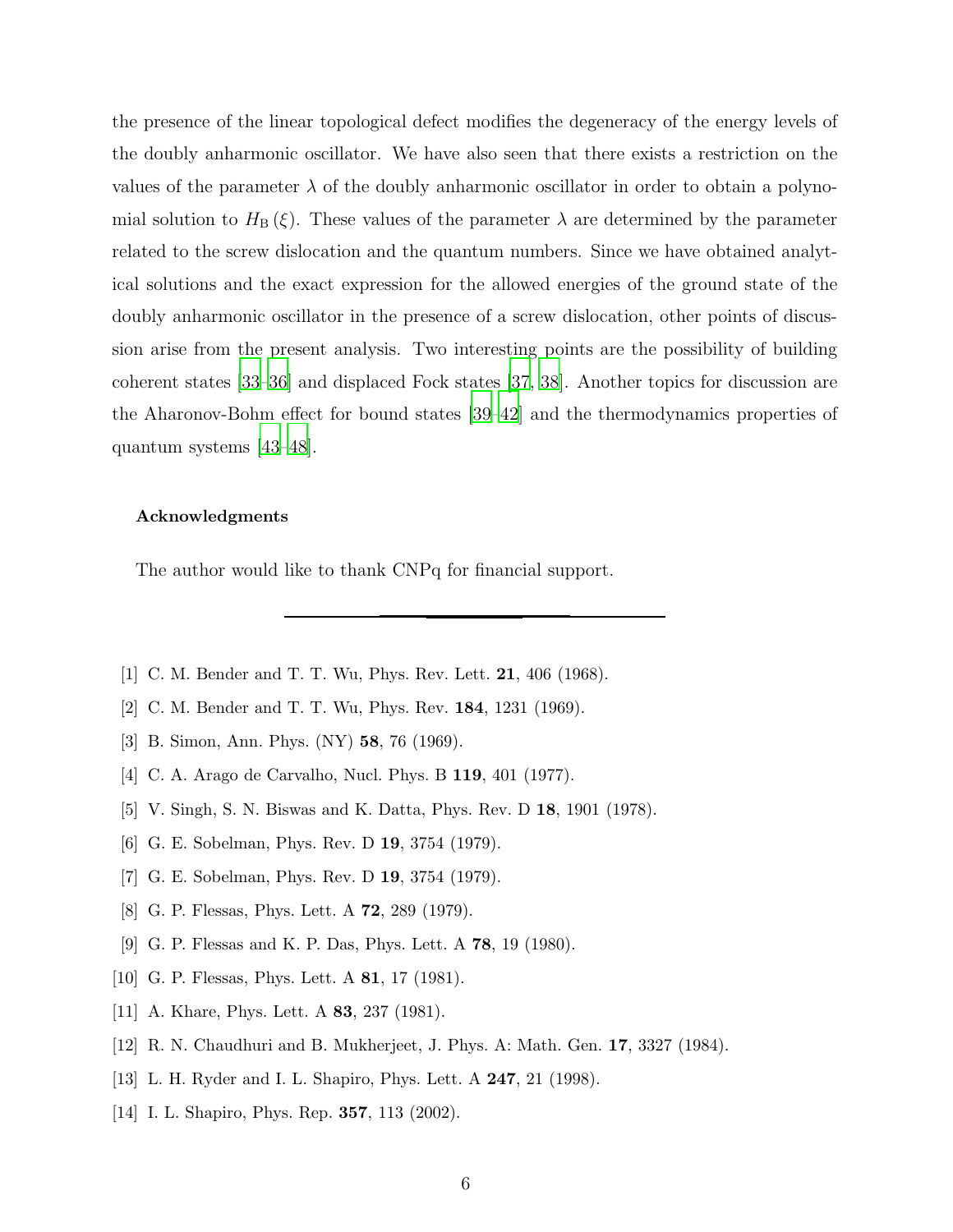- <span id="page-6-1"></span><span id="page-6-0"></span>[15] P. Singh, L. H. Ryder, Classical Quant. Grav. 14, 3513 (1997).
- <span id="page-6-7"></span>[16] H. Kleinert, Gauge fields in condensed matter, vol. 2, (World Scientific, Singapore, 1989).
- <span id="page-6-2"></span>[17] M. O. Katanaev and I. V. Volovich. Ann. Phys. (NY) 216, 1 (1992).
- <span id="page-6-3"></span>[18] K. C. Valanis e V. P. Panoskaltsis, Acta Mech. 175, 77 (2005).
- [19] R. A. Puntigam and H. H. Soleng, Class. Quantum Grav. 14, 1129 (1997).
- [20] V. B. Bezerra, J. Math. Phys. 38, 2553 (1997).
- <span id="page-6-4"></span>[21] K. Bakke and C. Furtado, Ann. Phys. (NY) 336, 489 (2013).
- <span id="page-6-5"></span>[22] R. L. L. Vitória and K. Bakke, Gen. Relativ. Gravit. 48, 161 (2016).
- [23] C. Filgueiras, M. Rojas, G. Aciole and E. O. Silva, Phys. Lett. A 380, 3847 (2016).
- [24] K. Ma, J.-H. Wang, H.-X. Yang and H.-W. Fan, Chin. Phys. Lett. 10, 100401 (2016).
- [25] J. Wang, K. Ma, K. Li and H. Fan, Ann. Phys. (NY) 362, 327 (2015).
- <span id="page-6-8"></span>[26] C. Filgueiras and E. O. Silva, Phys. Lett. A 379, 2110 (2015).
- <span id="page-6-6"></span>[27] C. Furtado, V. B. Bezerra and F. Moraes, Phys. Lett. A 289, 160 (2001).
- <span id="page-6-9"></span>[28] K. Bakke, Ann. Phys. (NY) 346, 51 (2014).
- <span id="page-6-10"></span>[29] A. Ronveaux, Heun's differential equations (Oxford University Press, Oxford, 1995).
- [30] G. B. Arfken and H. J. Weber, Mathematical Methods for Physicists, sixth edition (Elsevier Academic Press, New York, 2005).
- [31] M. Abramowitz and I. A. Stegum, Handbook of mathematical functions (Dover Publications Inc., New York, 1965).
- <span id="page-6-11"></span>[32] D. J. Griffiths, Introduction to quantum mechanics, Second Edition, (Prentice Hall, 2004).
- <span id="page-6-12"></span>[33] R. J. Glauber, Phys. Rev. **131**, 2766 (1963).
- [34] J. R. Klauder, J. Math. Phys. 4, 1055 (1963).
- <span id="page-6-13"></span>[35] J. R. Klauder, J. Math. Phys. 4, 1058 (1963).
- [36] E. C. G. Sudarshan, Phys. Rev. Lett. 10, 277 (1963).
- <span id="page-6-14"></span>[37] M. Venkata Satyanarayana, Phys. Rev. D 32, 400 (1985).
- <span id="page-6-15"></span>[38] J. Lemos de Melo, K. Bakke and C. Furtado, EPL 115, 20001 (2016).
- <span id="page-6-16"></span>[39] Y. Aharonov and D. Bohm, Phys. Rev. 115, 485 (1959).
- [40] M. Peshkin and A. Tonomura, The Aharonov-Bohm Effect (Springer-Verlag, in: Lecture Notes in Physics, Vol. 340, Berlin, 1989).
- [41] A. L. Silva Netto, C. Chesman and C. Furtado, Phys. Lett. A 372, 3894 (2008).
- <span id="page-6-17"></span>[42] P. M. T. Barboza and K. Bakke, Ann. Phys. (NY) 372, 457 (2016).